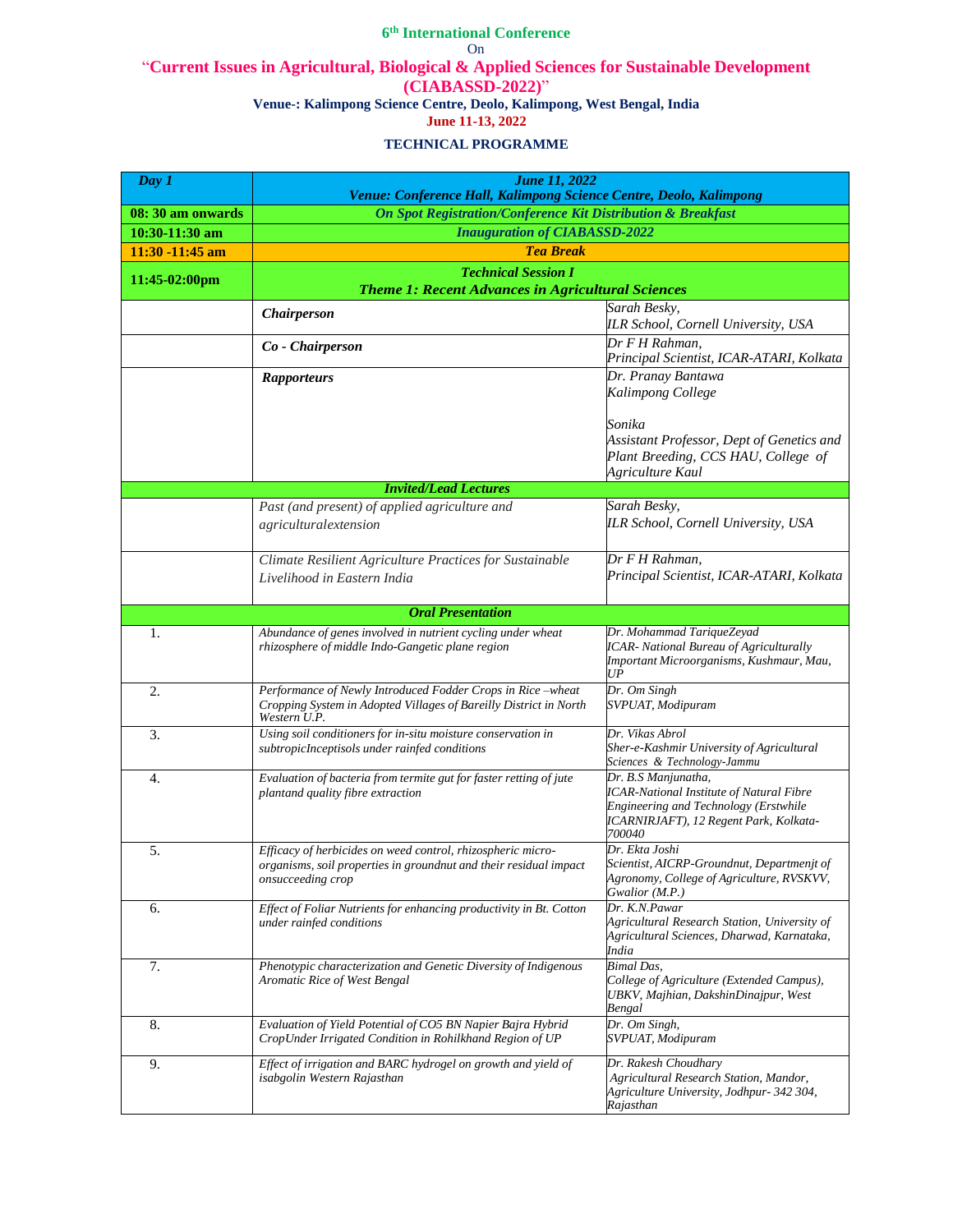| 10.              | Molecular Characterization of French Bean Associated<br>Rhizobiafound in North Bengal and Sikkim                                                                        | Dr. Ritu Rai<br>Dept. of Botany, University of North Bengal,<br>Malbazar, Jalpaiguri- 735221, West Bengal                            |
|------------------|-------------------------------------------------------------------------------------------------------------------------------------------------------------------------|--------------------------------------------------------------------------------------------------------------------------------------|
| 11.              | Potential And Advantages of Mustard Based Intercropping Systems<br>Under Eastern Himalayan Foothill                                                                     | Dr. Shyamal Kheroar<br>AINP on Jute and Allied Fibres, Uttar<br>BangaKrishiViswavidyalaya, Pundibari, Cooch<br>behar                 |
| 12.              | Effect of low light intensity stress on physiology and yield of Indian<br>mustard                                                                                       | Dr. Vinod Goyal<br>Department of Botany & Plant Physiology, CCS<br>HAU, Hisar-125004, India                                          |
| 13.              | Performance of rabi maize (Zea mays L.) as influenced by date<br>ofsowing                                                                                               | P. S. Patra,<br>Uttar BangaKrishiViswavidyalaya, Pundibari,<br>Cooch Behar, West Bengal-736165, India                                |
| 14.              | "Seed germination and seedling growth characteristics of rice (OryzaPoonam Chetry,<br>sativa L.) landraces from Sikkim Himalaya: response to aluminium<br>(Al) toxicity | Department of Botany, School of Life Sciences,<br>Sikkim University, 6th mile, Tadong, Gangtok,<br>Sikkim- 737102                    |
| 15.              | Effect of Nano-DAP on Growth, Yield and Economics of Rice in<br>NewAlluvial Zone of West Bengal                                                                         | Prof. D. Dutta<br>Department of Agronomy, Bidhan Chandra<br>KrishiViswavidyalaya, Mohanpur, Nadia, West<br>Bengal, India             |
| 16.              | Diversity in Paddy Genotypes deciphered by Multivariate Clustering<br>Analysis                                                                                          | Sonika<br>Assistant Professor, Dept of Genetics and Plant<br>Breeding, CCS HAU, College of Agriculture<br>Kaul                       |
| 17.              | Understanding and validating the traditional rainfall forecasting<br>system with its implication to agriculture under changing climate in<br>Kalimpong Hills            | Sujit Sarkar<br>Scientist, IARI Regional Station, Kalimpong                                                                          |
| $02:00-02:30$ pm | <b>Lunch Break</b>                                                                                                                                                      |                                                                                                                                      |
| 02:30-04:30pm    | <b>Poster Presentation Session</b>                                                                                                                                      |                                                                                                                                      |
|                  | Venue: Corridor, Kalimpong Science Centre, Deolo, Kalimpong                                                                                                             |                                                                                                                                      |
| 18.              | Effect of Dietary Inclusion of Cauliflower (Brassica OleraceaVar                                                                                                        | A.P. Bansod                                                                                                                          |
|                  | Botrytis) Leaf Meal on the Performance of Broiler Chicken                                                                                                               | MVSc Scholar, Animal Nutrition Division,<br>ICAR-IVRI, Izatnagar, UP, India                                                          |
| 19.              | "Effect of Feeding Graded Level of Dried Cauliflower Leaves<br>Powder(CLP) On Blood Biochemical and Enzymatic profile of<br>growing kids                                | A.P. Bansod<br>PhD Scholor, Animal Nutrition Division, ICAR-<br>IVRI, Izatnagar, UP, India                                           |
| 20.              | Distribution of DTPA -extractable Iron in some soil series of Cooch<br>Behar and effect of Iron on Palak (Beta vulgaris var. bengalensis)                               | Abhishek Sen<br>Soil Science and Agril. Chemistry, U.B.K.V,<br>Pundibari, Cooch Behar                                                |
| 21.              | Morpho-molecular Charaterization OF Sarocladiumoryzae causing<br>Sheath Rot Disease in Rice                                                                             | Ankita Behura<br>Crop Protection Division, ICAR- National Rice<br>Research Institute, Cuttack-753006, Odisha,<br><b>India</b>        |
| 22.              | Integrated Nutrient Management In Soybean (Glycine max L.)                                                                                                              | Anusree Paul<br>Department of Agronomy, Bidhan Chandra<br>KrishiViswavidyalaya, Mohanpur, Nadia, West<br>Benga                       |
| 23.              | Horticultural Tourism: A tool for strengthening farmers' economy                                                                                                        | Arvind Malik<br>Department of Horticulture, CCS HAU, Hisar                                                                           |
| 24.              | Effect of biochar and FYM on growth, yield and chemical<br>composition of fodder sorghum                                                                                | Astha Pandey<br>Soil Science, Banaras Hindu University<br>Varanasi,                                                                  |
| 25.              | Comparative Performance Of Green Gram (Vignaradiata L.<br>Wilczek) Under Single Super Phosphate And Nano-Phosphorus                                                     | Bratati Kanjilal<br>Department of Agronomy, Uttar<br>BangaKrishiViswavidyalaya, P/O- Pundibari,<br>Dist. - Cooch Behar,. West Bengal |
| 26.<br>27.       | Effect of nano-urea application on productivity and economics of<br>maize-wheat system<br>Identification of Strigolactone analogues of microbial origin                 | Debarup Das<br><b>ICAR-Indian Agricultural Research Institute,</b><br>New Delhi<br>Dikchha Singh                                     |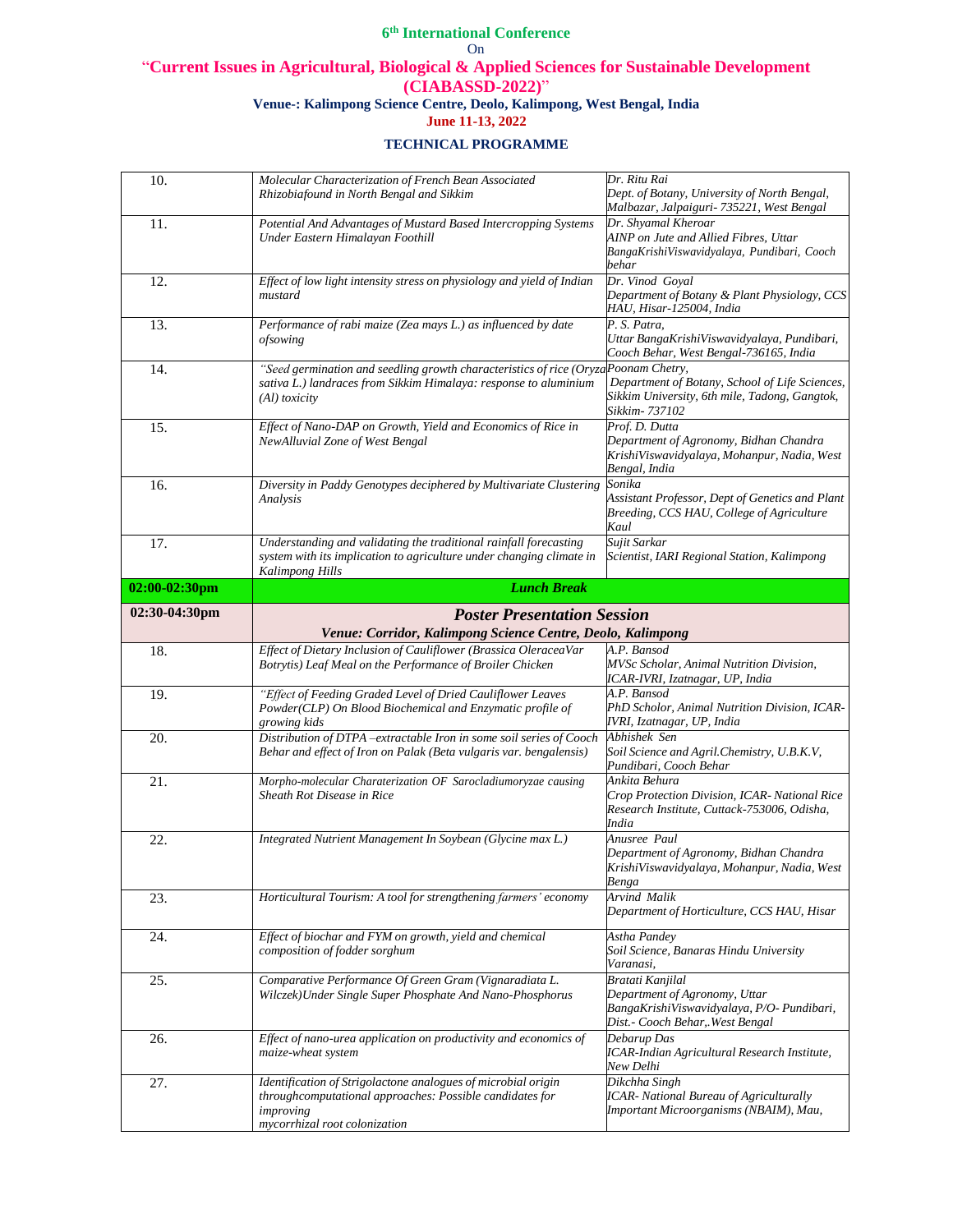|     |                                                                     | Uttar Pradesh-275103, India                                 |
|-----|---------------------------------------------------------------------|-------------------------------------------------------------|
| 28. | "Effect of nano-urea application on soil mineral nitrogen and       | Dr. Abir Dev                                                |
|     | microbial activity under maize-wheat cropping system                | ICAR-Indian Agricultural Research Institute,                |
|     |                                                                     | New Delhi                                                   |
| 29. | "Impact of land use and altitudinal variation on some chemical      | Dr. Hriday Kamal Tarafder                                   |
|     | properties in Eastern Himalayan region of West Bengal               | Soil Science and Agricultural Chemistry,                    |
|     |                                                                     | Regional Research Station (Hill Zone), Uttar                |
|     |                                                                     | BangaKrishiViswavidyalaya, Kalimpong.                       |
| 30. | "Diversity of Odonates of three selected sites of Kota, Rajasthan   | Johari P.R                                                  |
|     | (India)                                                             | Government College Kota, University of Kota                 |
| 31. | Prevalence of pink canker (Corticiumsalmonicolor) of apple in       | Kirtipal Singh                                              |
|     | Himachal Pradesh                                                    | Department of Plant Pathology, College of                   |
|     |                                                                     | Horticulture, DrYashwant Singh Parmar                       |
|     |                                                                     | University of Horticulture and Forestry, Nauni-             |
|     |                                                                     | Solan, HP-173230                                            |
| 32. | mpact Of Different Treatment On Yield And Yield Attributes Of Wheat | Kushal Sachan                                               |
|     | TriticumAestivum L.) In Central Uttar Pradesh                       | C. S. Azad University of Agriculture and                    |
|     |                                                                     | Technology, Kanpur-208002, Uttar Pradesh,                   |
|     |                                                                     | India                                                       |
| 33. | Screening of Endophytes for Promoting the Growth of Host Plant      | M. Sneha                                                    |
|     |                                                                     | Department of Biotechnology, MepcoSchlenk                   |
|     |                                                                     | Engineering College, Sivakasi- 626005, Tamil<br>Nadu, India |
| 34. | Optimization Of Puffing Condition Of Rte Puffed Garlic Slices Using | M.H. Gajabe                                                 |
|     | Response Surface Methodology                                        | Senior Research Fellow, A value chain in                    |
|     |                                                                     | Nutricereal (Millets)" Agricultural Engineering             |
|     |                                                                     | Section, College of Agriculture Dr. PDKV,                   |
|     |                                                                     | Akola.                                                      |
| 35. | Efficacy Of Fenoxaprop-P-Ethyl 69ec On Direct Seeded Rice (Oryza    | Madhurima Dey                                               |
|     | sativa L.) In New Alluvial Zone Of West Bengal                      | Department of Agronomy, Bidhan Chandra                      |
|     |                                                                     | KrishiViswavidyalaya, Mohanpur, Nadia, West                 |
|     |                                                                     | Bengal- 741252                                              |
| 36. | Studies of Nano fertilizers on Yield, Economics and Water Use       | Manimala Mahato                                             |
|     | Efficiency in Potato (Solanumtuberosum L.) Under Various Irrigation | Department of Agronomy, Bidhan Chandra                      |
|     | <b>Schedules</b>                                                    | KrishiViswavidyalaya, Mohanpur, Nadia, West                 |
|     |                                                                     | Bengal-741252                                               |
| 37. | Genetic analysis of lentil with reproductive stage P deficiency     | Murmu Sumit                                                 |
|     | tolerance                                                           | Department of Genetics and Plant Breeding,                  |
|     |                                                                     | PalliSikshaBhavana, Institute of Agriculture                |
|     |                                                                     | VisvaBharati, Sriniketan, West Bengal, India-<br>731236     |
| 38. | Evaluation of suitable herbicides for controlling weeds in rabi     | Nakul Mandal                                                |
|     | transplanted rice in old alluvial zone of West Bengal through OFT   | DakshinDinajpurKrishiVigyan Kendra, Uttar                   |
|     |                                                                     | BangaKrishiViswavidyalaya, Majhian, Patiram,                |
|     |                                                                     | DakshinDinajpur- 733133, West Bengal                        |
| 39. | Physical and biochemical attributes of fruit of different banana    | Neizohunuo.                                                 |
|     | germplasms found in Sikkim                                          | Department of Horticulture, Sikkim University,              |
|     |                                                                     | 6th mile, Tadong, Gangtok, Sikkim, 7                        |
| 40. | Effect of organic inputs on seed production of radish               | Nitin Yadav                                                 |
|     |                                                                     | Department of Vegetable Science, Dr. Y S                    |
|     |                                                                     | Parmar University of Horticulture and                       |
|     |                                                                     | Forestry, Nauni, Solan, Himachal Pradesh                    |
| 41. | Therapeutic Potential Of Betel Leaf Against Digestive Disorders     | P. Divya                                                    |
|     |                                                                     | Department of Biotechnology, MepcoSchlenk                   |
|     |                                                                     | Engineering College, Sivakasi- 626005, Tamil<br>Nadu, India |
| 42. | hysio-chemical properties on soils in different region Punjab       | Pankaj Kumar Yadav                                          |
|     |                                                                     | Department of Soil science and Agricultural                 |
|     |                                                                     | chemistry, Lovely Professional University,                  |
|     |                                                                     | Phagwara, Jalandhar, Punjab                                 |
| 43. | Bioprospecting cyanobacteria for plant growth promotion ability in  | Ritu Vishwakarma                                            |
|     | wheat                                                               | <b>ICAR-</b> National Bureau of Agriculturally              |
|     |                                                                     | Important Microorganisms, Kushmaur,                         |
|     |                                                                     | MaunathBhanjan, Uttar Pradesh-275103                        |
|     |                                                                     |                                                             |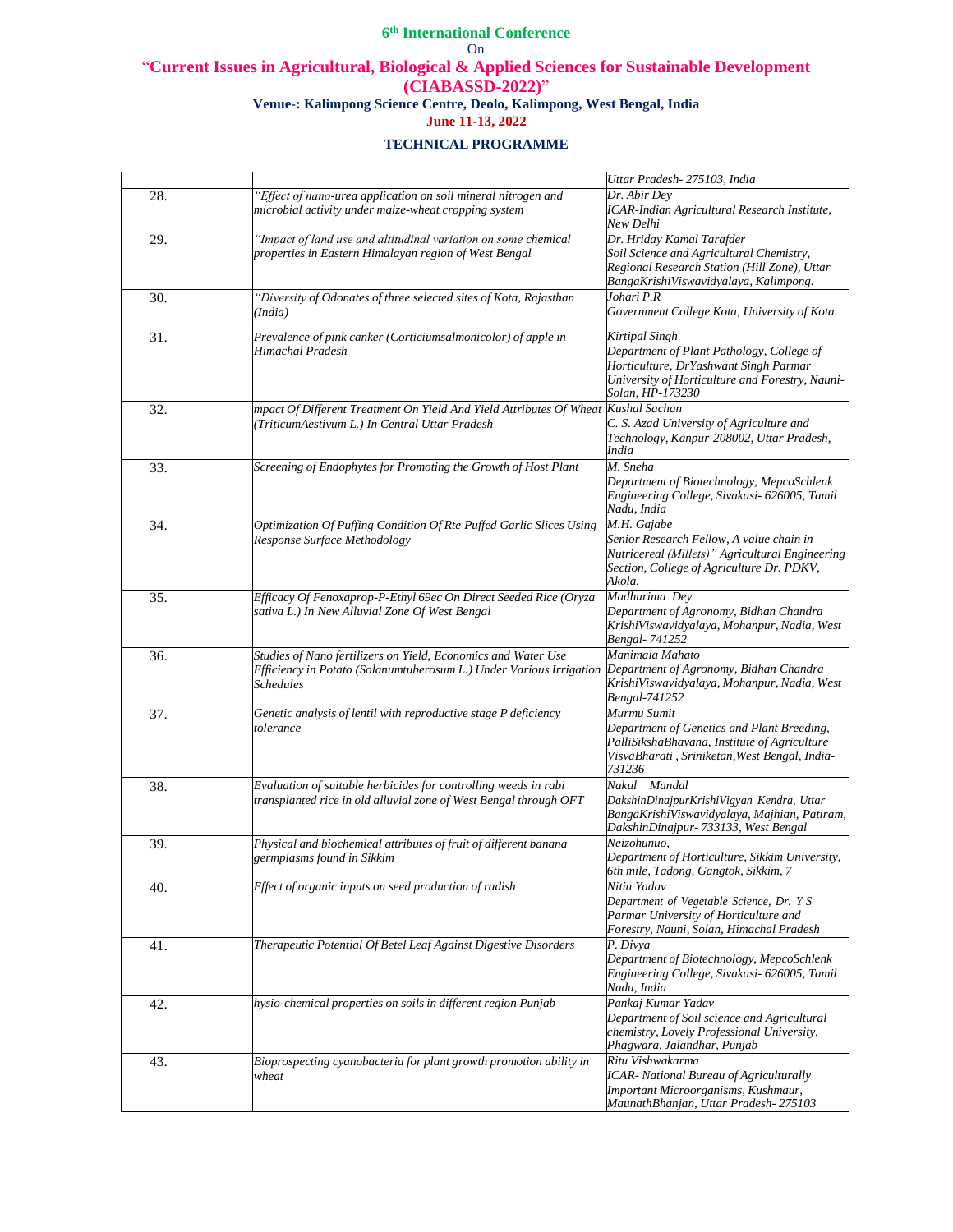| 44.           | Application of Natural Biopolymer Based Hydrogel in Agriculture                                                                                                                            | S. Aishwarya<br>Department of Biotechnology, MepcoSchlenk<br>Engineering College, Sivakasi- 626005, Tamil<br>Nadu, India                                                         |
|---------------|--------------------------------------------------------------------------------------------------------------------------------------------------------------------------------------------|----------------------------------------------------------------------------------------------------------------------------------------------------------------------------------|
| 45.           | Nano delivery of biocontrol agents against phytopathogens                                                                                                                                  | S.M. Harinii<br>Department of Biotechnology, MepcoSchlenk<br>Engineering College, Sivakasi- 626005, Tamil<br>Nadu, India                                                         |
| 46.           | Introduction of Avacado (Persia americana) fruits in eastern<br>Himalaya of India: A review                                                                                                | Saidiksha Subba<br>Department of Pomology and Post Harvest<br>Technology Uttar BangaKrishiViswavidyalaya<br>(Faculty of Horticulture)                                            |
| 47.           | A New Avenue to the Synthesis of Dibarbiturate of Oxindole and<br>ArylideneBarbituric acid Derivatives under Visible Light Irradiation                                                     | Savita Kumari<br>Department of Chemistry, Indian Institute of<br>Technology, Banaras Hindu University,<br>Varanasi - 221005                                                      |
| 48.           | "Effect of natural preservative on various quality attributes of<br>omega-3 and carotenoid-rich table spread during storage"                                                               | Savita Kumari<br>Department of Chemistry, Indian Institute of<br>Technology, Banaras Hindu University,<br>Varanasi - 221005                                                      |
| 49.           | Diversity, population structure, and Selection of optimal chickpea<br>Rhizobium combinations for nodulation, nitrogen fixation, and<br>grainyield                                          | Shiv Charan Kumar<br><b>ICAR-</b> National Bureau of Agriculturally<br>Important Microorganisms, Mau NathBhanjan,<br>Uttar Pradesh- 275103                                       |
| 50.           | Covid - 19 and Medicinal Plants                                                                                                                                                            | Shrawani<br>University Department of Botany, Jai Prakash<br>University, Chapra (Bihar), India - 841301                                                                           |
| 51.           | Biotic stresses of Apismellifera L. in Terai zone of West Bengal                                                                                                                           | Sibananda Singha<br>Department of Agricultural Entomology, Uttar<br>BangaKrishiViswavidyalaya, Pundibari, Cooch<br>Behar, West Bengal-736165, India                              |
| 52.           | Effect of planting dates on performance of onion in old alluvial zone<br>of West Bengal                                                                                                    | Siddikul Islam<br>DakshinDinajpur<br>KVK, UttarBangaKrishiViswavidyalayaPundiba<br>ri, Coochbehar, West Bengal                                                                   |
| 53.           | Application of Sewage Sludge in Rice (Oryza sativa L.)-Wheat<br>(Triticumaestivum L.) System Influences the Productivity and<br>HeavyMetals Accumulation of Rice and Wheat cropping System | Surendra Singh Jatav<br>Department of Soil Science and Agricultural<br>Chemistry, Institute of Agricultural Science,<br>Banaras Hindu University, Varanasi, UP,<br>India- 221005 |
| 54.           | Effect of organic inputs and land configuration on yield and quality<br>of rice bean                                                                                                       | Tarama Chatterjee<br>Ph.D. Scholar, PalliSikshaBhavan,<br>VisvaBharati, Santiniketan, West Bengal                                                                                |
| 55.           | Impact of Soil Organic Carbon (SOC) on Global Warming                                                                                                                                      | Tirtharaj Patra<br>Department of Soil Science & Agriculture<br>Chemistry, Lovely Professional University,<br>Phagwara, Jalandhar, Punjab                                         |
| 56.           | Ta.petang: Bloodfruit from Garo Hills                                                                                                                                                      | Upasana Deb<br>Department of Agribusiness Management and<br>Food Technology, North Eastern Hill<br>University, Tura Campus, Tura, Meghalaya                                      |
| 57.           | Study The Effect of Establishment Methods on Growth and Yield of<br>Lathyrus Varieties in Red and Laterite Zone of West Bengal                                                             | V.V.S. Jaya Krishna<br>Department of Agronomy, Faculty of<br>Agriculture, Bidhan Chandra<br>KrishiViswavidyalaya, Mohanpur, Nadia, West<br>Bengal- 74125                         |
|               | <b>Technical Session II</b>                                                                                                                                                                |                                                                                                                                                                                  |
| 02:30-04:30pm | <b>Theme 2: Recent Advances in Agricultural Technology</b>                                                                                                                                 |                                                                                                                                                                                  |
|               | <b>Chairperson</b>                                                                                                                                                                         | Prof. J. P. Tamang<br>Sikkim University                                                                                                                                          |
|               |                                                                                                                                                                                            | Dr. J. Pradhan                                                                                                                                                                   |
|               | Co - Chairperson                                                                                                                                                                           | Senior Scientific officer, Variable Energy                                                                                                                                       |
|               |                                                                                                                                                                                            | Cyclotron Centre, Dept. of Atomic                                                                                                                                                |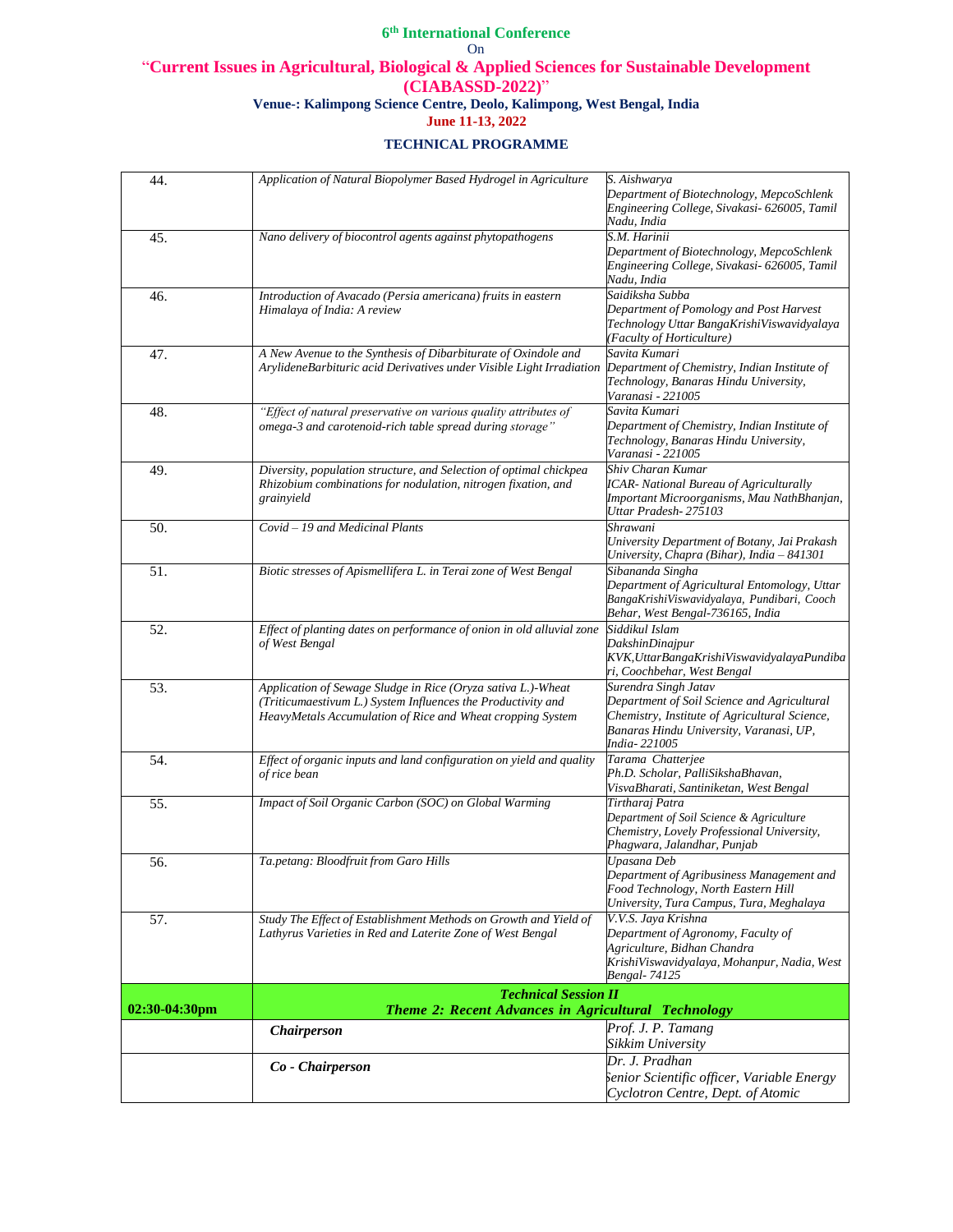|                |                                                                                                                                                            | Energy, Govt. of India, Kolkata                                                                                                                                                              |
|----------------|------------------------------------------------------------------------------------------------------------------------------------------------------------|----------------------------------------------------------------------------------------------------------------------------------------------------------------------------------------------|
|                | <b>Rapporteurs</b>                                                                                                                                         | Ms. Akriti Pradhan KVK, Kalimpong                                                                                                                                                            |
|                |                                                                                                                                                            | Mr. Bandan Thapa, RRS, UBKV,<br>Kalimpong                                                                                                                                                    |
|                | <b>Invited/Lead Lectures</b>                                                                                                                               |                                                                                                                                                                                              |
|                | Advances in cryogenics and its Application                                                                                                                 | Dr. J. Pradhan<br>Senior Scientific officer, Variable Energy<br>Cyclotron Centre, Dept. of Atomic Energy,<br>Govt. of India, Kolkata                                                         |
|                | Integrative Approaches of Mrtagenomics and Metabolomics<br>for validation of indigenous knowledge of food fermentation                                     | Prof. J. P. Tamang<br>Sikkim University                                                                                                                                                      |
|                | <b>Oral Presentations</b>                                                                                                                                  |                                                                                                                                                                                              |
| 58.            | Design and Optimization of Battery Electric Vehicle Operated<br>Sprayer by Using Box-Behnken Method                                                        | Dr. D. S. Karale<br>Assistant Professor, Deptt. of Farm Power and<br>Machinery, Dr. PDKV, Akola.                                                                                             |
| 59.            | Design and Optimization of Battery Electric Weeder by Using<br>Response Surface Methodology                                                                | Dr. N. P. Awate<br>Assistant Professor, Deptt. of Mechanical<br>Engineering, G. H. Raisoni College of Engg.,<br>Nagpur                                                                       |
| 60.            | Golden gate based cloning of AAP3 gene for increasing rice tillering                                                                                       | Itishree N<br>Crop Improvement Division, ICAR-National<br>Rice Research Institute, Cuttack-753006,<br>Odisha, India                                                                          |
| 61.            | Proteome analysis of salt responsive proteins in sorghum [Sorghum<br>bicolor (L.) Moench] genotypes                                                        | Dr. Jayanti Tokas<br>Department of Biochemistry, College of Basic<br>Sciences & Humanities, CCS Haryana<br>Agricultural University, Hisar-125004,<br>Haryana, India                          |
| 62.            | A Quick Analysis Method for Protein Quantification in OilseedCrops:<br>Improvement over Standard Protocol                                                  | Sapna Langyan<br><b>ICAR-National Bureau of Plant Genetic</b><br>Resources (NBPGR), New Delhi, India                                                                                         |
| 63.            | Solar Energy Utilization for Extraction of Essential Oil fromMedicinalDr. S. R. Kalbande<br>Plants                                                         | Professor & Head, Department of<br>Unconventional Energy Sources and Electrical<br>Engineering, Dr.<br>PanjabraoDeshmukhKrishiVidyapeeth, Akola,<br>Maharashtra, India                       |
| 64.            | Ortho silicic acid - a connecting link for mitigation of climate change<br>and sustainable crop productivity                                               | Dr. Vinod Goyal<br>Oilseed Section, Department of Genetics and<br>Plant Breeding, CCS HAU, Hisar-125004, Indi                                                                                |
| 65.            | Studies on Potential of Plannococcussp TRC1 in Decolorization and<br>Detoxification of Indigo Carmine                                                      | Dalia Dasgupta<br>Mandal Department of Biotechnology, National<br>Institute of Technology Durgapur, Durgapur,<br>West Bengal                                                                 |
| 66.            | Development, Oraganoleptic Evaluation and Nutritional Analysis of<br>Value Added Maize Chips (Nachos) Incorporated With Asparagus<br>Racemosus (Shatavari) | Aparna Srivastava<br>Research Scholar, Department of Food and<br>Nutrition, ERA University, Lucknow                                                                                          |
| 67.            | Impact of Nano Selenium Supplementation on Growth Performance of<br><b>Broiler Chicken</b>                                                                 | Dr. Rahul Deb Mukherjee<br>Subject Matter Specialist (Animal Science),<br>Cooch Behar KrishiVigyan Kendra, Uttar<br>BangaKrishiViswavidyalaya, Pundibari, Cooch<br>Behar, West Bengal, India |
| 68.            | Study on constraints faced by farmers in watershed and non-<br>watershed areas of Bundelkhand region in Central India                                      | Om Prakash<br>ICAR- Indian Agricultural Research Institute,<br>New Delhi- 110012                                                                                                             |
| 69.            | Utilization of biochar for carbon sequestration and farm waste<br>management                                                                               | Peeyush Sharma<br>Division of Soil Science and Agriculture<br>Chemistry, SKUAST-Jammu, Jammu and<br>Kashmir, India                                                                           |
| 04:30-06:00 PM | <b>Technical Session III</b>                                                                                                                               |                                                                                                                                                                                              |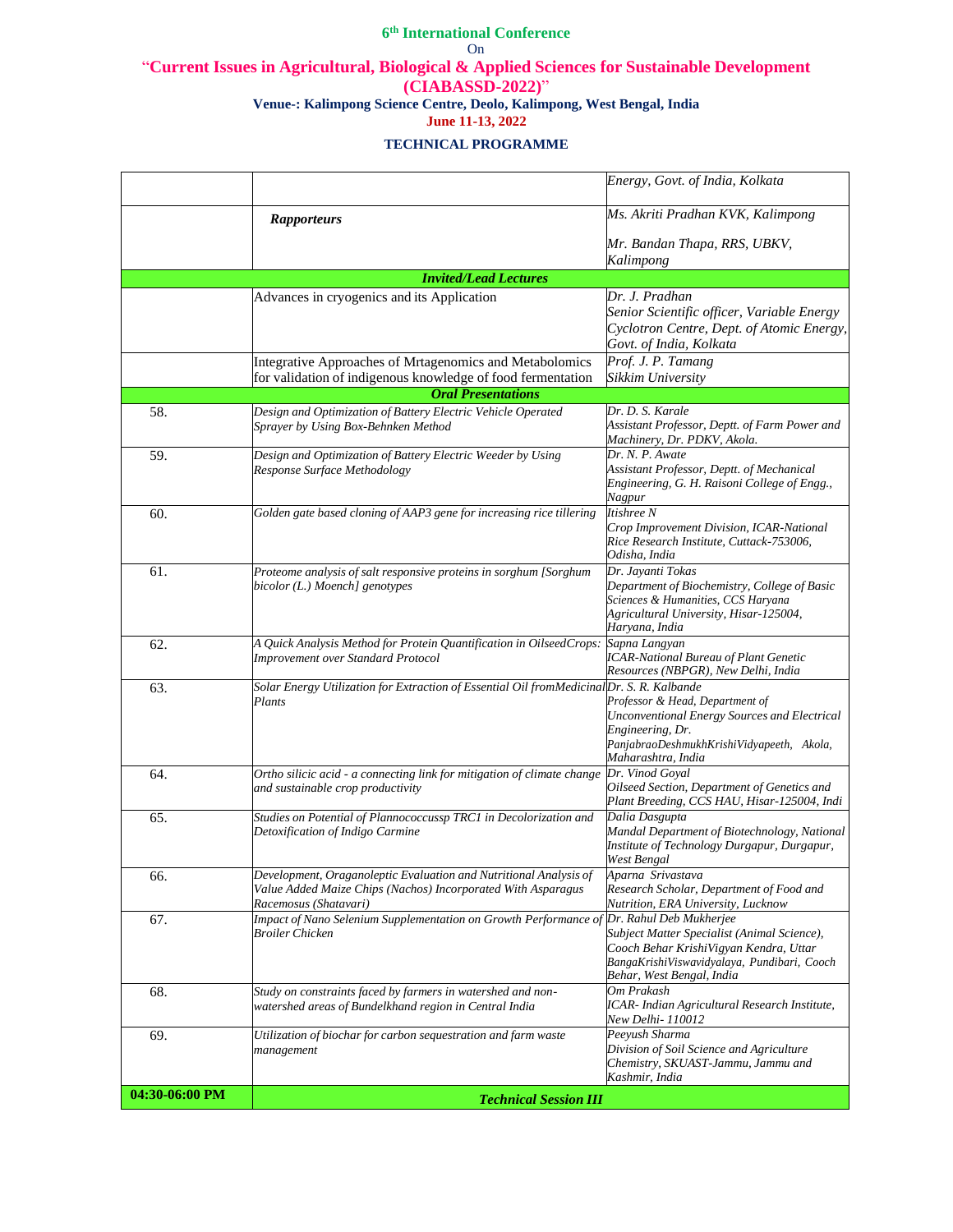|                  | Theme 3: Recent Advances in Agroforestry and Allied Fields                                                                                                               |                                                                                                                                                               |
|------------------|--------------------------------------------------------------------------------------------------------------------------------------------------------------------------|---------------------------------------------------------------------------------------------------------------------------------------------------------------|
|                  | Chairperson                                                                                                                                                              | Dr. T.D. Lama<br><b>ICAR-Central Soil Salinity Research</b><br>Institute, Regional Research Station,<br>Canning Town - 743 329, West Bengal,<br>India         |
|                  | Co - Chairperson                                                                                                                                                         | Dr. Malay K. Bhowmick<br>IRRI-South Asia Regional Centre,<br>Varanasi 221006, Uttar Pradesh, India                                                            |
|                  | <b>Rapporteurs</b>                                                                                                                                                       | Dr. Ranajit Panda, KVK, Kalimpong<br>Mrs Snehalata Lama, KVK, Kalimpong                                                                                       |
|                  | <b>Invited/Lead Lectures</b>                                                                                                                                             |                                                                                                                                                               |
|                  | "Innovative management practices for restoration of<br>degraded coastal lands in the Indian Sundarbans                                                                   | Dr. T.D. Lama<br>ICAR-Central Soil Salinity Research<br>Institute, Regional Research Station,<br>Canning Town - 743 329, West Bengal,<br>India                |
|                  | Agronomic Innovations and Interventions for Precise and<br>Mechanized Direct-Seeded Rice                                                                                 | Dr. Malay K. Bhowmick<br><b>IRRI-South</b><br>Asia<br>Regional<br>Centre,<br>Varanasi 221006, Uttar Pradesh, India                                            |
|                  | <b>Oral Presentations</b>                                                                                                                                                |                                                                                                                                                               |
| 70.              | Woodlots importance as livelihood security in Kashmir (District-<br>Ganderbal)                                                                                           | Azeem Raja<br>PhD Scholar, Sher e Kashmir university of<br>agricultural sciences and Technology, Kashmir                                                      |
| 71.              | Impact of Vegetation Cover on Temperature under Changing Climate<br>in the Agriculture Dominated State of India                                                          | Darshana Duhan<br>Chaudhary Charan Singh Haryana Agricultural<br>University, Hisar, Haryana, India                                                            |
| 72.              | Identifying the Birds Diversity Hot Spots in Catchment of Arpa River,<br>Bilaspur, Chhattisgarh                                                                          | Dr. Alok Kumar Chandrakar<br>Department of Forestry, Wildlife &<br>Environmental Sciences, Guru<br>GhasidasVishwavidyalaya, Bilaspur,<br>Chhattisharh, India. |
| 73.              | The competent predictors for mangrove ecosystem degradation, key<br>eco-physiological resilience trait complex specific for mangroves -A<br>study from Indian Sundarbans | Dr. MstMomtaj Begam<br>Kalimpong College, Rinkinpong Rd,<br>Kalimpong Khasmahal, Kalimpong, West<br>Bengal                                                    |
| 74.              | "Socio-economic predictors of dependence on NTFPs and analyse the<br>role of NTFP collectors towards forest conservation in Nagaland                                     | Dr. Sanjoy Das<br>Department of Agricultural Economics, SASRD,<br>Nagaland University, Medziphema campus,<br>Nagaland                                         |
| 75.              | Diversity of Monosporangiophyta in India with special reference to<br>West Bengal                                                                                        | Dr.Shuvadeep Majumdar<br>Parimal Mitra Smriti Mahavidyalaya,<br>Department of Botany, Mal, Jalpaiguri, 735<br>221, West Bengal, India.                        |
| 76.              | Effect of different spacing of eucalypts (Eucalyptus teriticornis) based<br>agroforestry system on performance of agricultural crops                                     | Dr. V. Dalal<br>Assistant Scientist, Department of Forestry,<br>CCS HAU, Hisar                                                                                |
| 77.              | "Impact of timing of surface sterilant on callus development in<br>Sandalwood (Santalum album Linn) from shoot tip explants                                              | Dr. Sandeep Rout<br>Faculty of Agriculture, Sri Sri University,<br>Cuttack, Odisha, India                                                                     |
| $06:00-07:00$ pm | <b>Cultural Programme</b>                                                                                                                                                |                                                                                                                                                               |
| $07:00-09:00$ pm | <b>Dinner</b>                                                                                                                                                            |                                                                                                                                                               |
| Day 2            | <b>June 12, 2022</b><br>Venue: Conference Hall, Kalimpong Science Centre, Deolo, Kalimpong                                                                               |                                                                                                                                                               |
| 08:30-09:30am    | <b>Breakfast</b>                                                                                                                                                         |                                                                                                                                                               |
| 09:30-11:30am    | <b>Technical Session IV</b><br><b>Theme 4: Recent Advances in Horticultural Sciences</b>                                                                                 |                                                                                                                                                               |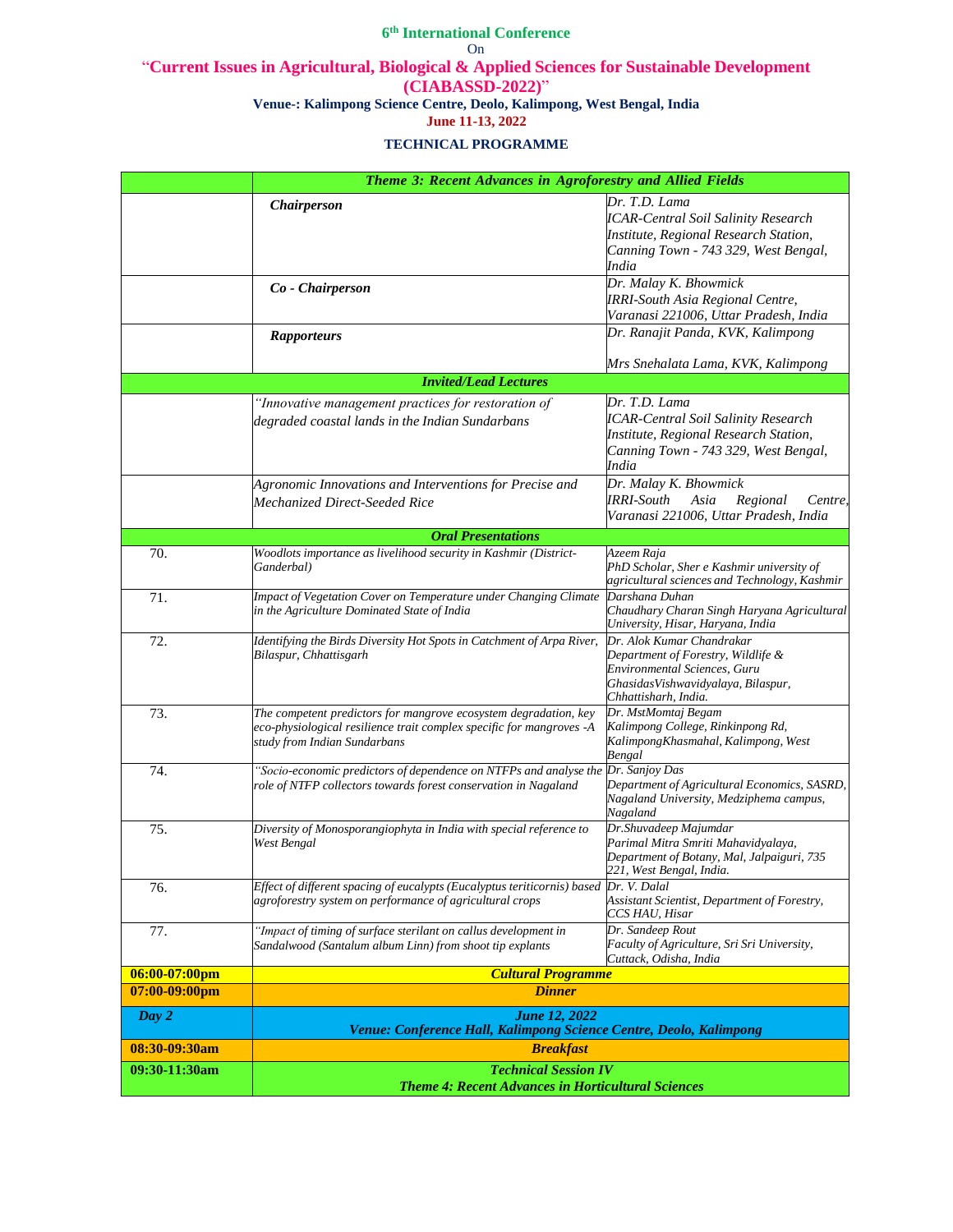|     | <b>Chairperson</b>                                                                                                                                 | Dr Dwijendra Barman<br>Incharge & Principal Scientist,<br>IARI, Regional Station, Kalimpong<br>West Bengal, India                                     |
|-----|----------------------------------------------------------------------------------------------------------------------------------------------------|-------------------------------------------------------------------------------------------------------------------------------------------------------|
|     | Co - Chairperson                                                                                                                                   | Dr. Sarad Gurung<br>Incharge & Associate Professor,<br>Regional Research Station, UBKV<br>Kalimpong                                                   |
|     | <b>Rapporteurs</b>                                                                                                                                 | Dr. Sumita Praadhan, UBKV, Coochbehar<br>Dr.Natasha<br>ICAR-IARI,<br>Gurung,                                                                          |
|     |                                                                                                                                                    | Kalimpong                                                                                                                                             |
|     | <b>Invited/Lead Lectures</b>                                                                                                                       |                                                                                                                                                       |
|     | Future farming- Options for modern horticulture in peri-<br>urban and urban area                                                                   | Dr Dwijendra Barman<br>Incharge & Principal Scientist,<br>IARI, Regional Station, Kalimpong<br>West Bengal, India                                     |
|     | CINCHONA- The magic plant: the role it played in past and<br>future prospects                                                                      | Dr. Samuel Rai,<br>Director, Directorate of cinchona and<br>other medicinal plants, Govt. of West<br>Bengal                                           |
|     | <b>Oral Presentations</b>                                                                                                                          |                                                                                                                                                       |
| 78. | Potential of novel fruit crops in Indian scenario                                                                                                  | Dr. Annjoe V. Joseph<br>Asst. Professor, Dept. of Horticulture, SHUATS,<br>Allahabad                                                                  |
| 79. | Deciphering unculturable Microbial diversity of cabbage rhizospheric Dr. Alok K. Srivastava<br>soil of Singtam (Sikkim) and their characterization | <b>ICAR-National Bureau of Agriculturally</b><br>Important Microorganisms, Kushmaur, Mau                                                              |
| 80. | Weed density and weed control efficiency affected by different weed<br>management practices in Apple nursery plants                                | Dr. Amit Kumar<br>Division of Fruit Science, FOH, SKUAST-<br>Kashmir, Shalimar Campus, Srinagar (J & K)                                               |
| 81. | Training need assessment and designing strategy for increasing<br>pineapple productivity in Darjeeling district of West Bengal                     | Dr. Deepa Roy<br>Assistant Professor, Department of Agricultural<br>Extension, UBKV, Pundibari, Cooch Behar, WB                                       |
| 82. | Association of stress responsive genes and TFs with Jelly seed in<br>mango                                                                         | Dr. Israr Ahmad<br>Division of Crop Improvement and<br>Biotechnology, ICAR-Central Institute for<br>Subtropical Horticulture, Lucknow                 |
| 83. | Effect of Citrus Rootstock on leaf Nutrient Acquisition of Darjeeling<br>Mandarin (Citrus reticulata Blanco)                                       | Dr. N. Gurung<br>ICAR-Indian Agricultural Research Institute,<br>Regional Station Kalimpong,, West Bengal                                             |
| 84. | "Genotype x Environment Interactions and Yield stability of Butternut<br>genotypes of Pumpkin (CucurbitamoschataDuch. ex. Poir).                   | Dr. Raja Shankar<br>Indian Institute of Horticultural Research,<br>Hesaraghatta, Bengaluru-560089                                                     |
| 85. | Single Bud Transplanting Technique Of Turmeric To Reduce Seed<br>Cost                                                                              | Dr. RK Roshan<br>SMS Horticulture, ICAR-KVK Tamenglong                                                                                                |
| 86. | Elicitation of trigonelline, a hypoglycemic component in fenugreek<br>sprouts by calcium and nitric oxide priming                                  | Dr. Saran Kumar<br>Gupta Department of Botany, Kalimpong<br>College, Kalimpong, West Bengal, India                                                    |
| 87. | "Study the performance of wedge grafting in Indian jujube under<br>different growing conditions                                                    | Dr. Satpal Baloda<br>Department of Horticulture, CCS Haryana<br>Agricultural University, Haryana, India,                                              |
| 88. | Assesment of Integrated Management of Nutrient for sustainable<br>production of Betel vine(Piper betle L.)                                         | Dr. Anand Prasad<br>RakeshPanditDeendayalUpadhyay College of<br>Horticulture<br>&Forestry, Piprakothi, Motihari, EastChamparan<br>(Bihar)India-845429 |
| 89. | Effect of growing media on growth and flowering of Alstroemeria cv.<br>Pluto                                                                       | Dr. Sumita Pradhan<br>Department of Floriculture, Medicinal &<br>Aromatic Plants, Uttar                                                               |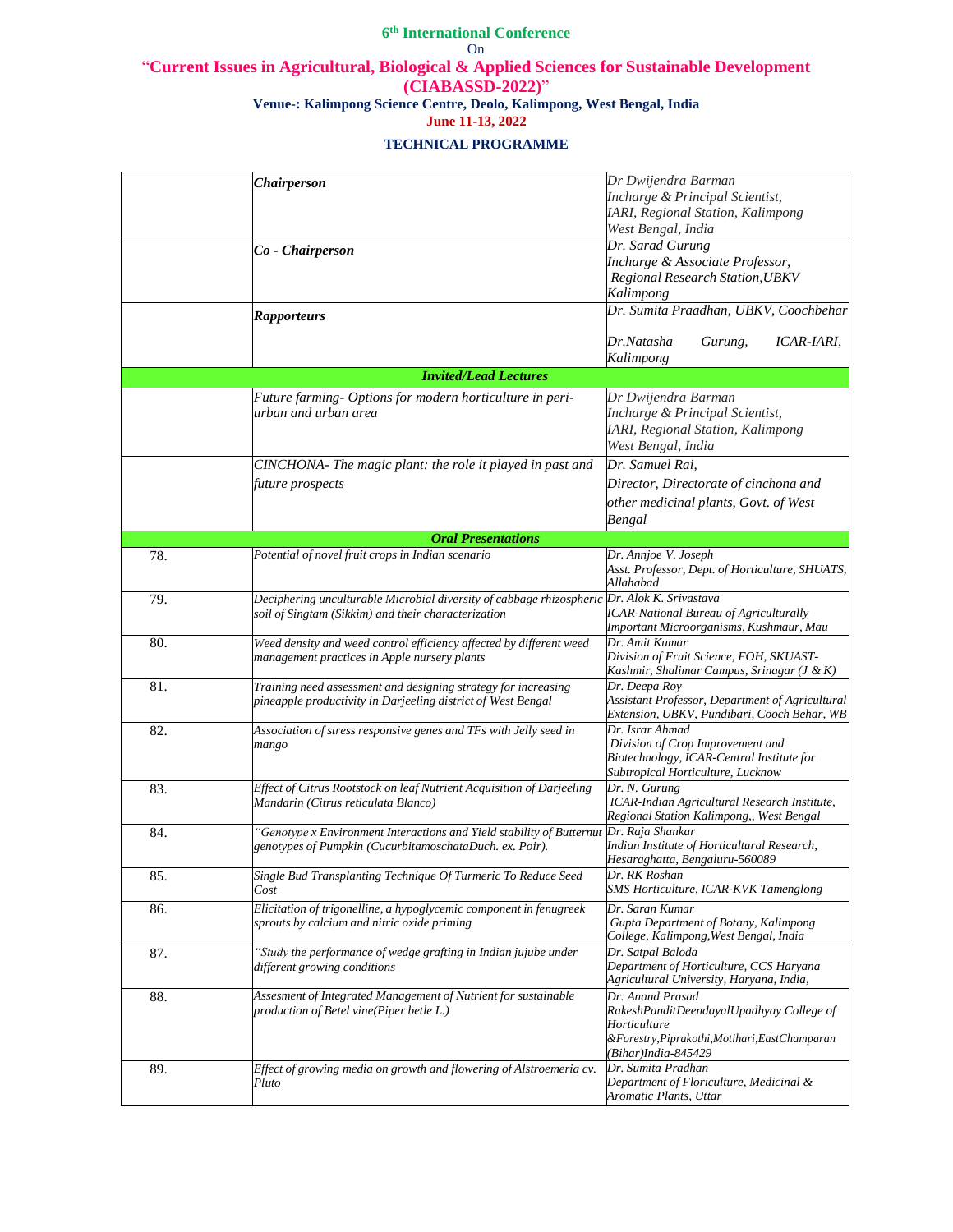|                 |                                                                                                                                                                                                  | BangaKrishiViswavidyalaya, Pundibari,<br>Coochbehar-736165.                                                                                                     |
|-----------------|--------------------------------------------------------------------------------------------------------------------------------------------------------------------------------------------------|-----------------------------------------------------------------------------------------------------------------------------------------------------------------|
| 90.             | Assessing impact of eco-friendly iron and zinc oxide nanoparticles<br>fabricated via green synthesis on grapevine cv. Thompson Seedless                                                          | Dr. YuktiVerma<br><b>ICAR-National Research Centre for Grapes,</b><br>Pune, Maharashtra 412307, India                                                           |
| 91.             | Changes in rhizome reserves composition during 4 different stages of<br>plant development in Curcuma caesia                                                                                      | Jayoti Majumder<br>Bidhan Chandra KrishiViswavidyalaya,<br>Mohanpur, Nadia, West Bengal                                                                         |
| 92.             | "Performance Of Twenty Three Genotypes In Tomato<br>(Solanumlycopersicum L.) Germplasm                                                                                                           | K. Sushma<br>College of Horticulture, SKLTSHU, Hyderabad                                                                                                        |
| 93.             | Effect Of Organic Liquid Fertilizers On The Soil Fertility Status And<br>Plant Nutrition Behaviour Of Gladiolus                                                                                  | M. Jangyukala<br>Dept. of Horticulture, School of Agricultural<br>Sciences and Rural Development, Nagaland<br>University, Medziphema -797106                    |
| 94.             | Ecological survey of Nardostachysgrandiflora DC. found in higher<br>elevations of Sikkim                                                                                                         | Pema Sherpa<br>Department of Horticulture, Sikkim University,<br>Gangtok-737102                                                                                 |
| 95.             | Determination of Heterosis for Growth and Yield in Eggplant                                                                                                                                      | Suren Limbu<br>Department of Horticulture, Sikkim University,<br>6th Mile Tadong, Gangtok 737102                                                                |
| 11:30am-11:45pm | <b>Tea Break</b>                                                                                                                                                                                 |                                                                                                                                                                 |
| 11:45am-01:45pm | <b>Technical Session V</b>                                                                                                                                                                       |                                                                                                                                                                 |
|                 | Theme 5: Recent Advances in Disease and pest management in crop plants                                                                                                                           |                                                                                                                                                                 |
|                 | Chairperson                                                                                                                                                                                      | Dr. Sanjay Kumar Jha<br>Central Department of Botany Tribhuvan<br>University, Kirtipur, Kathmandu, Nepal                                                        |
|                 | Co - Chairperson                                                                                                                                                                                 | Dr. Abhay K. Pandey<br>Department of Mycology & Microbiology, Tea<br>Research Association, North Bengal Regional R<br>& D Center, Nagrakata-735225, West Bengal |
|                 |                                                                                                                                                                                                  | Mr. S. Baskey, RRS, UBKV, Kalimpong                                                                                                                             |
|                 | <b>Rapporteurs</b>                                                                                                                                                                               | Dr. Biswajit Patra, RRS, UBKV, Kalimpong                                                                                                                        |
|                 | <b>Invited/Lead Lectures</b>                                                                                                                                                                     |                                                                                                                                                                 |
|                 | Emerging fungal disease threats to Natural and Planted forest Dr. Sanjay Kumar Jha<br>in Nepal                                                                                                   | Central Department of Botany Tribhuvan<br>University, Kirtipur, Kathmandu, Nepal                                                                                |
|                 | "Gray blight-a major threat for the tea industry"                                                                                                                                                | Dr. Abhay K. Pandey Department of<br>Mycology & Microbiology, Tea Research<br>Association, North Bengal Regional R &<br>D Center, Nagrakata-West Bengal, India  |
|                 | <b>Oral Presentations</b>                                                                                                                                                                        |                                                                                                                                                                 |
| 96.             | 'Colorimetric LAMP assay for detection and ecological monitoring of Dr. Prassan Choudhary                                                                                                        |                                                                                                                                                                 |
|                 | Sarocladiumoryzae, an important seed borne pathogen of rice                                                                                                                                      | Microbial Technology Unit II, ICAR-National<br><b>Bureau of Agriculturally Important</b><br>Microorganisms, Mau, Uttar Pradesh-275103,<br>India                 |
| 97.             | Development of low cost in-vivo mass production system of native<br>EPN (Heterorhabditisindica VLEPN01)                                                                                          | Ashish Kumar Singh<br>Scientist in the Division crop protection, ICAR-<br>VivekanadaParvatiyaKrishiAnusandhanSanstha<br>n, Almora-263601, Uttarakhand, India    |
| 98.             | Evaluation of different Root knot nematode management practices<br>under Protected cultivation grown tomato at mid Himalayan region                                                              | Ashish Kumar Singh<br>Scientist in the Division crop protection, ICAR-<br>VivekanadaParvatiyaKrishiAnusandhanSanstha<br>n, Almora-263601, Uttarakhand, India    |
| 99.             | "Construction of guide RNA in CRISPR/cas9 vactor using golden gate Bijayalaxmi S<br>cloning: Targeting CYP71A1 gene to increase Brown plant hopper<br>(BPH) resistance in rice (Oryza sativa L.) | Crop Improvement Division, ICAR-National<br>Rice Research Institute, Cuttack-753006,<br>Odisha, India                                                           |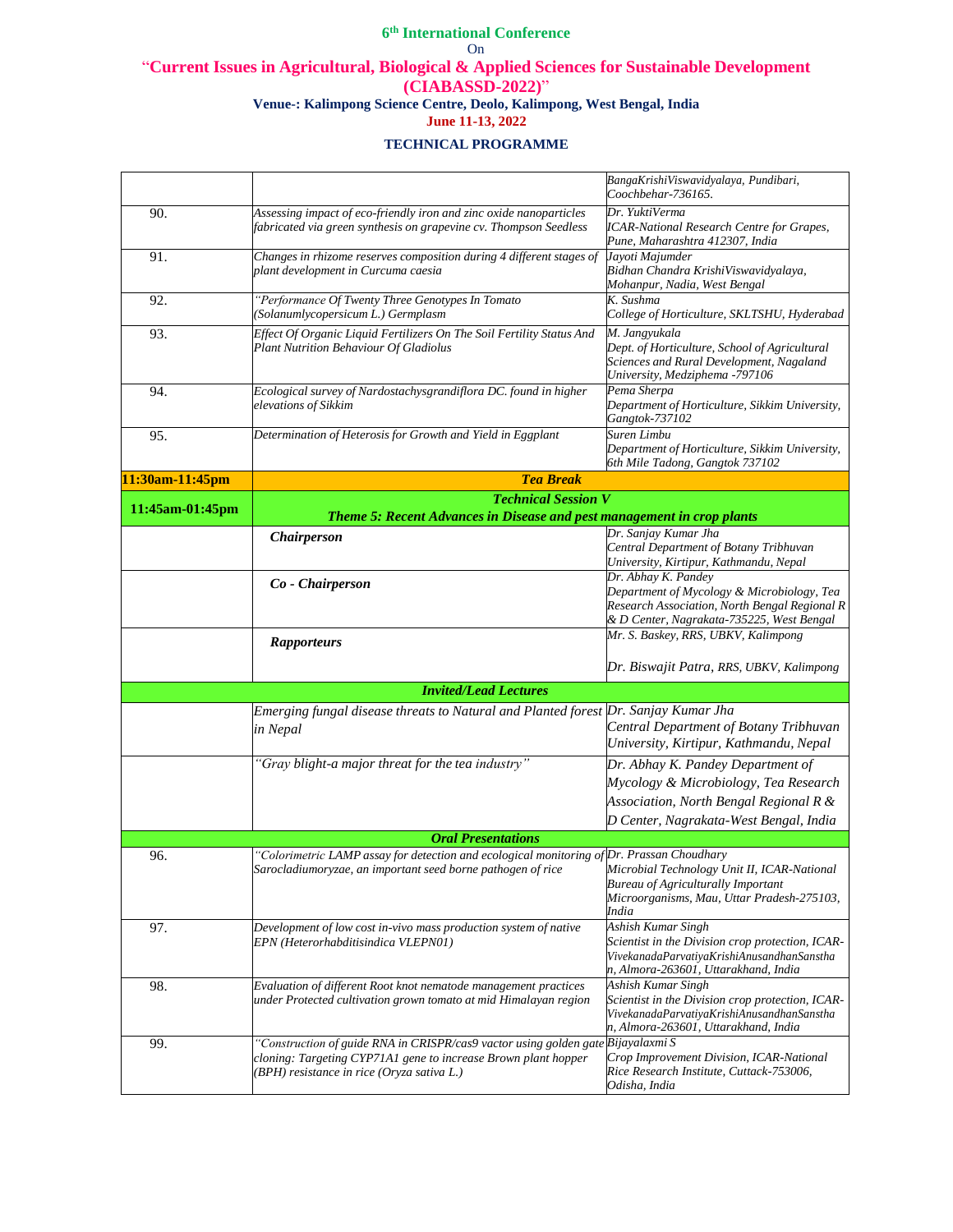| 100.             | Survey on fungal diseases of medicinal and aromatic plants of<br>Kalimpong district of West Bengal, India                                                        | Dr. Baskey, S<br>Department of Plant Pathology,<br>UttarBangaKrishiViswavidyalaya, Regional<br>Research Station (Hill Station) Kalimpong -<br>734301, West Bengal, India                      |
|------------------|------------------------------------------------------------------------------------------------------------------------------------------------------------------|-----------------------------------------------------------------------------------------------------------------------------------------------------------------------------------------------|
| 101.             | Application of beta regression in forewarning pest attacks in crops                                                                                              | Dr. BishalGurung<br><b>ICAR-Indian Agricultural Statistics Research</b><br>Institute                                                                                                          |
| 102.             | Acaricidal Resistance and role of detoxifying enzymes in<br>OligonychuscoffeaeNietner on tea                                                                     | Dr. Biswajit Patra<br>Regional Research Station (Hill Zone), Uttar<br>BangaKrsishiViswavidyalaya, Kalimpong, West<br>Bengal-734301                                                            |
| 103.             | "Insecticide resistance of black inch worm Hyposidratalaca<br>Lepidoptera: Geometridae) in Eastern Himalayan tea growing zone<br>of India                        | Dr. Debashis Roy<br>Dhaanya Ganga KrishiVigyan Kendra,<br>Ramakrishna Mission Vivekananda Educational<br>and Research Institute, Murshidabad, West<br>Bengal - 742408, India                  |
| 104.             | Advances In Biological Control For Insect Pest Management                                                                                                        | Dr. FarahanazRasool Directorate of Extension,<br>SKUAST-K, Shalimar campus, Srinagar                                                                                                          |
| 105.             | "Front Line Demonstrations of leaf spot disease management by<br>chemical method in turmeric crop                                                                | AnuragKerketta College of Horticulture and<br>Research Station, Jagdalpur                                                                                                                     |
| 106.             | Survey on Insect Pests of Yard Long Bean (VignaUnguiculata Subsp.<br>Sesquipedalis L.) in Major Growing Areas of Southern Karnataka                              | Dr. Ramesh M Maradi<br>Department of Agricultural Entomology,<br>College of Agriculture, Shivamogga, Univesity<br>of Agriculture and Horticultural Sciences,<br>Navile, Shivamogga, Karnataka |
| 107.             | Role of stingless bee, Tetragonulairidipennis Smith in pollination of<br>cucumber                                                                                | Dr. Rumki H. Ch. Sangma<br>Department of Entomology, School of<br>Agricultural Sciences and Rural Development,<br>Nagaland University, Medziphema, Nagaland                                   |
| 108.             | Enzymes attributed root knot nematode (Meloidogyne incognita)<br>resistance in brinjal species                                                                   | Dr. Sherly. J<br>Assistant Professor (Horticulture), Dept. of<br>Horticulture, Pandit Jawaharlal Nehru College<br>of Agriculture and Research Institute, Karaikal-                            |
| 109.             | Seasonal incidence of ginger shoot borer (Conogethespunctiferalis)<br>and its correlation with abiotic factors                                                   | K. Lalruatsangi<br>Department of Entomology, SASRD,<br>Medziphema Campus, Nagaland University,<br>Nagaland797106                                                                              |
| 110.             | Evaluation of some plant extracts and Jatropha oil against pulse<br>beeltle (Callosobruchuschinensis L.) infesting ricebean<br>Vignaumbellata) seeds             | Khrieketou Kuotsu<br>Department of Entomology, School of<br>Agricultural Sciences and Rural Development,<br>Medziphema Campus, Nagaland University,<br>Nagaland-797106, India                 |
| 111.             | Indigenous Technical Knowledge (ITK) practices against<br>Scirtothripsdorsalis Hood and MyzuspersicaeSulz infesting chilli                                       | PranayRai<br>Assistant Professor (Agricultural Entomology),<br>1 Assistant Professor (Agricultural<br>Engineering) College of Agriculture, Susunia,<br>Bankura, 722 132                       |
| 112.             | Awareness about the use of Agrochemicals by the farmers in rural<br>areas of Solan (H.P.) India                                                                  | Shalini Chouhan<br>Department of Zoology, RGGDC, Shimla-4<br>(H.P.) India                                                                                                                     |
| 113.             | Colorimetric LAMP assay for the detection of Fusariumoxysporum f.<br>sp. ciceri- wilt pathogen of chickpea using FGB1 gene                                       | Shaloo Verma<br>ICAR- National Bureau of Agriculturally<br>Important Microorganisms (NBAIM),<br>Kushmaur, Mau, Uttar Pradesh, 275103, India                                                   |
| 114.             | "Species specific short mitochondrial primer for Brown planthopper,<br>Nilaparvatalugens                                                                         | Srinivasa N<br>Department of Entomology and Agricultural<br>Zoology, Institute of Agricultural Sciences,<br>Banaras Hindu University, Varanasi, India-                                        |
| 115.             | "Pest Disease Management In Sesamum Through Organic Methods<br>Under Cluster Frontline Demonstration On Oil Seeds In West<br>Godavari District Of Andhra Pradesh | V. Deepthi<br>Scientists, KVK, Venkataramannagudem                                                                                                                                            |
| $01:45-02:30$ pm | <b>Lunch Break</b>                                                                                                                                               |                                                                                                                                                                                               |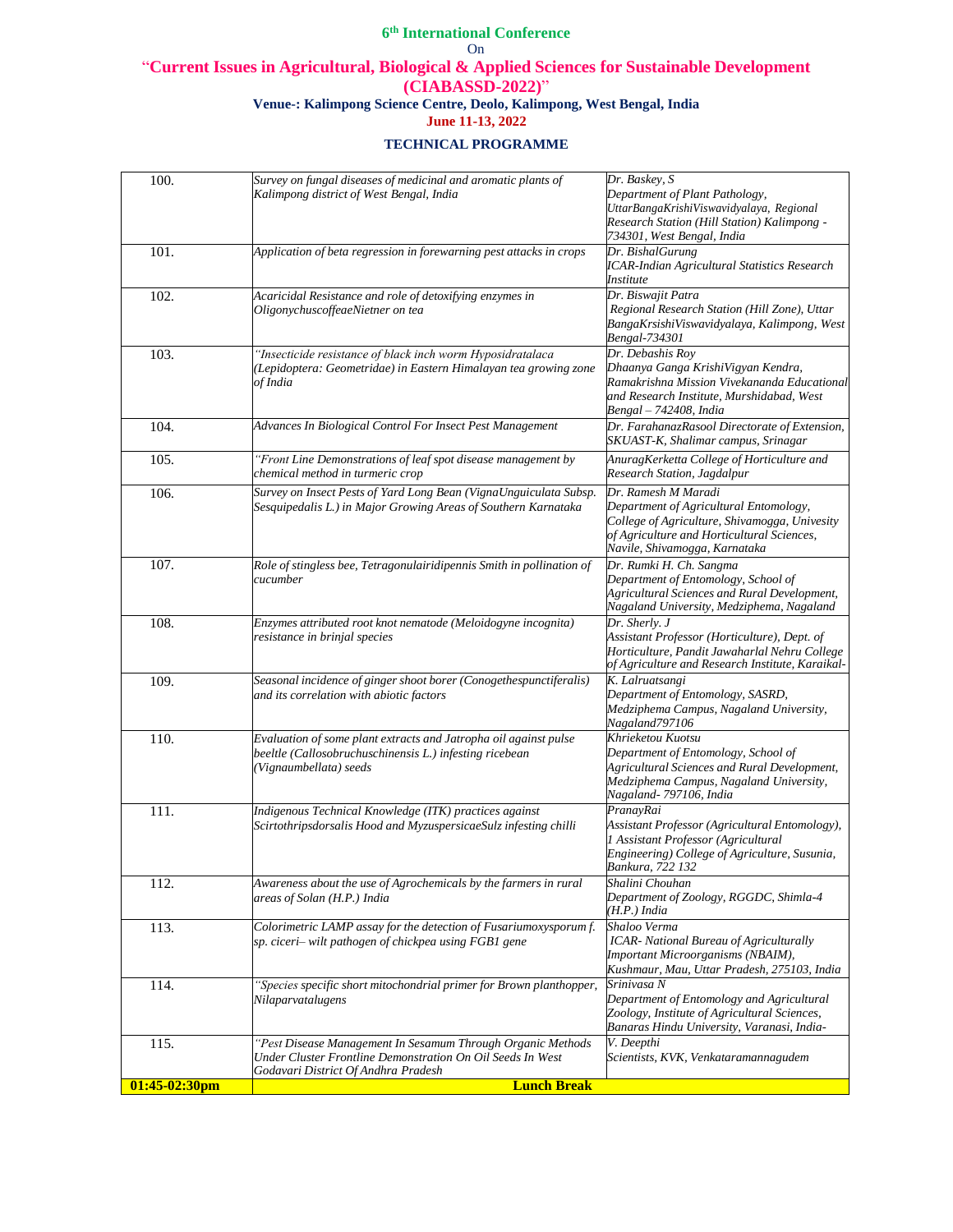| $02:30-04:30$ pm | <b>Technical Session VI</b>                                                                                                                                                    |                                                                                                                                                         |
|------------------|--------------------------------------------------------------------------------------------------------------------------------------------------------------------------------|---------------------------------------------------------------------------------------------------------------------------------------------------------|
|                  | Theme 6: Recent advances in Animal Husbandry, Fishery and Allied sciences                                                                                                      |                                                                                                                                                         |
|                  | <i>Chairperson</i>                                                                                                                                                             | Ferdous Ahamed<br>Department of Fisheries Management,<br>Patuakhali Science and Technology<br>University, Patuakhali8602, Bangladesh                    |
|                  | Co - Chairperson                                                                                                                                                               | Dr. Ani Bency<br>Animal Nutrionist, Ministry of Animal<br>Husbandry, Fisheries7 Dairying, New Delhi                                                     |
|                  | <b>Rapporteurs</b>                                                                                                                                                             | Dr. M. H. Khan, KVK, Kalimpong                                                                                                                          |
|                  |                                                                                                                                                                                | Dr. Madhumita Srivastava<br>Sunbeam College for Women, Varanasi                                                                                         |
|                  | <b>Invited/Lead Lectures</b>                                                                                                                                                   |                                                                                                                                                         |
|                  | Estimation of key population parameters of Penaeus indicus<br>(Crustacea: Penaeidae) in the Andharmanik River, southern<br>Bangladesh: implications for sustainable management | Ferdous Ahamed<br>Department of Fisheries Management,<br>Patuakhali Science and Technology<br>University, Patuakhali8602, Bangladesh                    |
|                  | The Emerging Trends in Livestock feeding and feed security                                                                                                                     | Dr. Ani Bency<br>Animal Nutrionist, Ministry of Animal<br>Husbandry, Fisheries & Dairying, New<br>Delhi                                                 |
|                  | <b>Oral Presentations</b>                                                                                                                                                      |                                                                                                                                                         |
| 116.             | Nutritional Profiling of Some Selected Commercially Important<br>Freshwater and Marine Water Fishes of Bangladesh                                                              | Md. Ariful Alam<br>Department of Fisheries Biology and Genetics,<br>Patuakhali Science and Technology University,<br>Dumki, Patuakhali-8602, Bangladesh |
| 117.             | Development of sustainable low-cost aquaculture technique using<br>Asian watergrass as fish feed"                                                                              | Md. Moazzem Hossain<br>Department of Fisheries Management,<br>Patuakhali Science and Technology University,<br>Dumki, Patuakhali, Bangladesh            |
| 118.             | Optimization of the stocking density of pabda (Ompokpabda) in cage<br>culture system                                                                                           | Mohammad Lokman Ali<br>Department of Aquaculture, Patuakhali Science<br>and Technology University, Dumki, Patuakhali,<br>Bangladesh                     |
| 119.             | Effect of Feeding Cauliflower Leaf Powder (CLP)-enriched Diet on<br>the Carcass and Meat Quality of Rabbit                                                                     | Dr. A.P. Bansod<br>Animal Nutrition Division, ICAR-IVRI,<br>Izatnagar, Bareilly, UP, India                                                              |
| 120.             | Scope of rumen manipulation using Eastern Himalayan forest tree<br>leaves to reduce ciliate protozoal population for improving animal<br>productivity                          | Dr. Ashok Santra<br>Eastern Regional Station, ICAR-National Dairy<br>Research Institute, Kalyani, West Bengal                                           |
| 121.             | Scope and Prospects of Fisheries towards Livelihood Security in Uttar Dr. Madhumita Srivastava<br>Pradesh                                                                      | Sunbeam College for Women, Varanasi,                                                                                                                    |
| 122.             | Climate Change and Sheep Husbandary Challenges in India with<br>Reference To Himalayan Ecosystems                                                                              | Dr. Dil Mohammad Makhdoomi<br>Sher-I-Kashmir University of Agricultural<br>Sciences and Technology of Kashmir, Shalimar                                 |
| 123.             | Extraction of carrageenan from Kappaphcussp from Gujarat, India                                                                                                                | Dr. Mandakini Devi Hanjabam<br>ICAR-Central Institute of Fisheries Education,<br>Kolkata Centre, Kolkata-700091                                         |
| 124.             | Development of microbial consortium from microbes isolated from<br>cow products based bio-formulations                                                                         | Dr. R. A. Ram<br><b>ICAR-Central Institute for Subtropical</b><br>Horticulture, Rehmankhera, Lucknow                                                    |
| 125.             | Ornamental Bird Rearing - The Alternative Sustainable Livelihood<br>Option for Womenfolk of Terai Region                                                                       | Dr. Rahul Deb Mukherjee<br>Cooch Behar KrishiVigyan Kendra, Uttar<br>BangaKrishiViswavidyalaya, Pundibari, Cooch<br>Behar, West Bengal, India           |
| 126.             | Costs and returns of soil application of liquid organic manures to<br>mulberry garden and cocoon production of PM x CSR2 and FC1 x<br>FC2 silkworm breeds                      | Dr. S. Chandrashekhar<br>Department of Sericulture, College of<br>Agriculture, UAS, GKVK, Bengaluru, India                                              |
| 127.             | Influence of liquid organic manures on growth and yield of V-1<br>mulberry (Morus alba)                                                                                        | Dr. S. Chandrashekhar<br>Department of Sericulture, College of                                                                                          |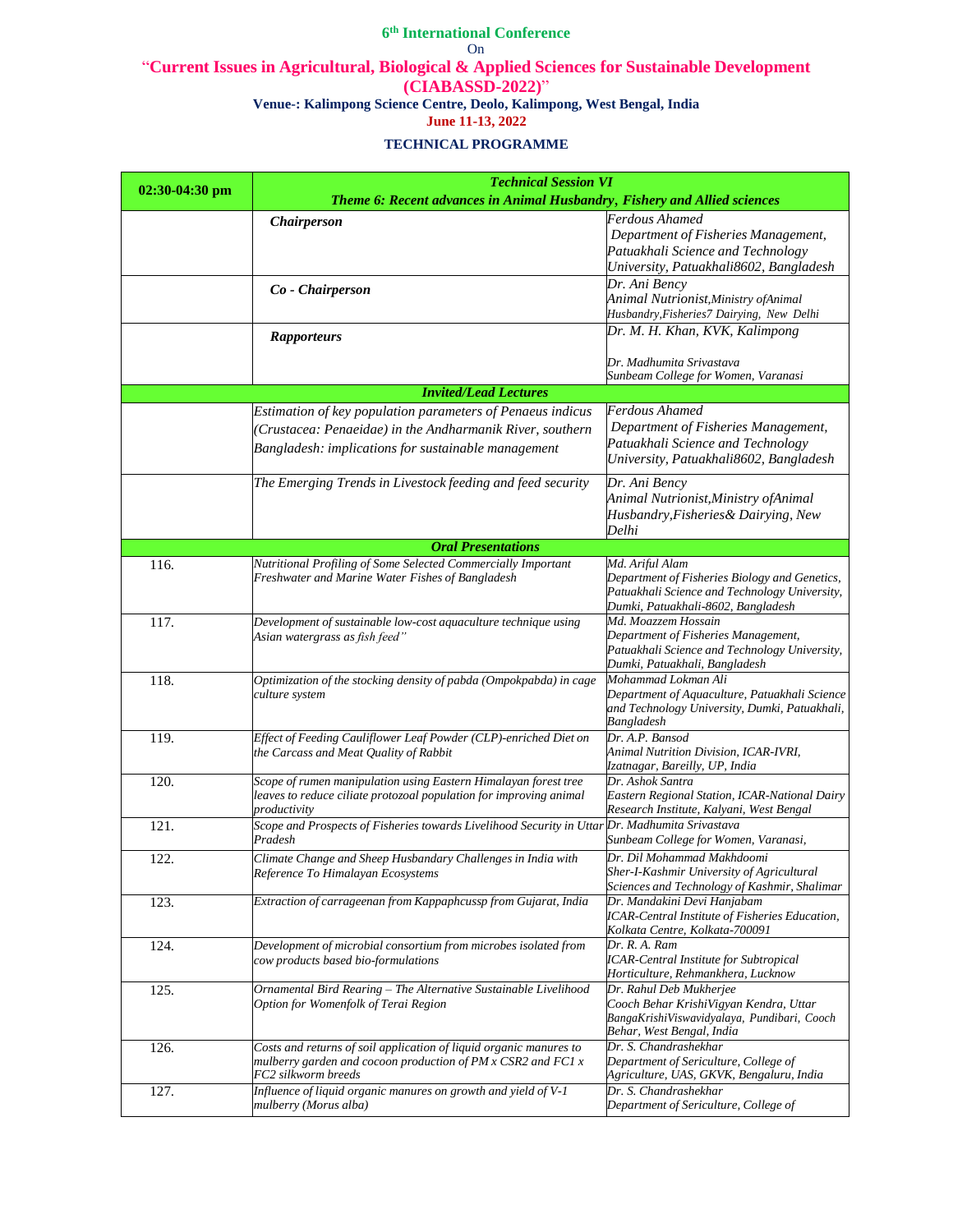|               |                                                                                                                                                                  | Agriculture, UAS, GKVK, Bengaluru, India                                                                                                                                          |
|---------------|------------------------------------------------------------------------------------------------------------------------------------------------------------------|-----------------------------------------------------------------------------------------------------------------------------------------------------------------------------------|
| 128.          | Feeding Culled Carrot to Growing Rabbits: Effect on Blood<br><b>Biochemical Profile</b>                                                                          | Dr. Saha S.K<br>Unconventional feed laboratory, Animal<br>Nutrition Division, Indian Veterinary Research<br>Institute, IZATNAGR 243 122, India                                    |
| 129.          | Ghost fishing by lost set gillnets: A simulation study from Indian<br>waters                                                                                     | Dr. Sandhya K. M<br>ICAR-Central Institute of Fishing Technology,<br>Kochi, Kerala-682029                                                                                         |
| 130.          | Effect of whey feeding on acceptability and growth performance of<br>broiler chicks                                                                              | Dr. Sanjay Kumar<br>Dept. of Livestock Production Management,<br>BVC, Patna                                                                                                       |
| 131.          | Economics And Marketing of Dairy Products in Cooperative Sector of<br>Uttarakhand: A Case Study of Aanchal Plant In Udham Singh Nagar<br>District Of Uttarakhand | Dr. Shweta Chaudhary<br>Assistant Professor, Department of Agricultural<br>Communication, College of Agriculture,<br>GBPUAT, Pantnagar                                            |
| 132.          | Application of dielectric constant for detection of subclinical mastitis:<br>an Overview                                                                         | Indu Panchal<br>LalaLajpatRai University of Veterinary and<br>Animal Sciences, Hisar 125001, Haryana                                                                              |
| 133.          | Livelihood Resilience Of Fishers: A Case Study Of Bargi Reservoir,<br>Madhya Pradesh                                                                             | Ms. NidhiKatre<br><b>ICAR-Central Institute of Fisheries Education,</b><br>Versova, Mumbai, Maharashtra, India                                                                    |
| 134.          | Effect of synthetic and herbal exogenous emulsifiers on performance<br>of broiler chickens fed energy-restricted diets                                           | Pankaj Kumar Singh<br>Department of Animal Nutrition, Bihar<br>Veterinary College, Patna, Bihar, India                                                                            |
| 135.          | Sub-acute renal toxicity study of CETP treated tannery wastewater in<br>Swiss mouse (Musmusculus) model                                                          | Pradeep Kumar Singh<br>CSIR- Indian Institute of Toxicology Research,<br>Lucknow, Uttar Pradesh - 226001                                                                          |
| 136.          | Utilization of goat rumen meat as functional food                                                                                                                | Sushma Kumari<br>Dept. of LPT, BVC, Patna                                                                                                                                         |
| 137.          | Seasonal influence of water quality parameters on fish diversity and<br>assemblage pattern in KailashKhal, a tropical coastal wetland,<br>Sundarbans, India      | Thangjam Nirupada Chanu<br><b>ICAR-Central Inland Fisheries Research</b><br>Institute, Barrackpore, Kolkata (W.B.)                                                                |
| 04:30-06:00pm | <b>Technical Session VII</b><br>Theme 7: Recent Advances in Livelihood Security                                                                                  |                                                                                                                                                                                   |
|               | <b>Chairperson</b>                                                                                                                                               | Prof. Prabhat Kumar Pal<br>Director Extension Education<br><b>UBKV</b> , Cooch Behar                                                                                              |
|               | Co - Chairperson                                                                                                                                                 | Prof Bidhan Roy<br>Department of Seed Science and<br>Technology, Faculty of Agriculture, Uttar<br>BangaKrishiViswavidyalaya, Pundibari,<br>Cooch Behar 736165, West Bengal, India |
|               | <b>Rapporteurs</b>                                                                                                                                               | Mr. Sarad Gurung, Kalimpong College<br>Ms Richa Ali, Kalimpong College                                                                                                            |
|               | <b>Invited/Lead Lectures</b>                                                                                                                                     |                                                                                                                                                                                   |
|               | "Water management strategies of rice under changing climate Prof. M N Khan                                                                                       |                                                                                                                                                                                   |
|               | scenario                                                                                                                                                         | Sher-e-Kashmir University of Agricultural<br>Sciences and Technology of Kashmir                                                                                                   |
|               | Creation of Rice Repository and EffectiveApplication of<br>Farmer' Varieties for Rice Improvement                                                                | Prof Bidhan Roy<br>Department of Seed Science and<br>Technology, Faculty of Agriculture, Uttar<br>BangaKrishiViswavidyalaya, Pundibari,<br>Cooch Behar 736165, West Bengal, India |
|               | <b>Oral Presentations</b>                                                                                                                                        |                                                                                                                                                                                   |
| 138.          | Modelling volatile agricultural price series using Bayesian time series Dr. Achal Lama,<br>models                                                                | <b>ICAR-Indian Agricultural Statistics Research</b><br>Institute, New Delhi, India                                                                                                |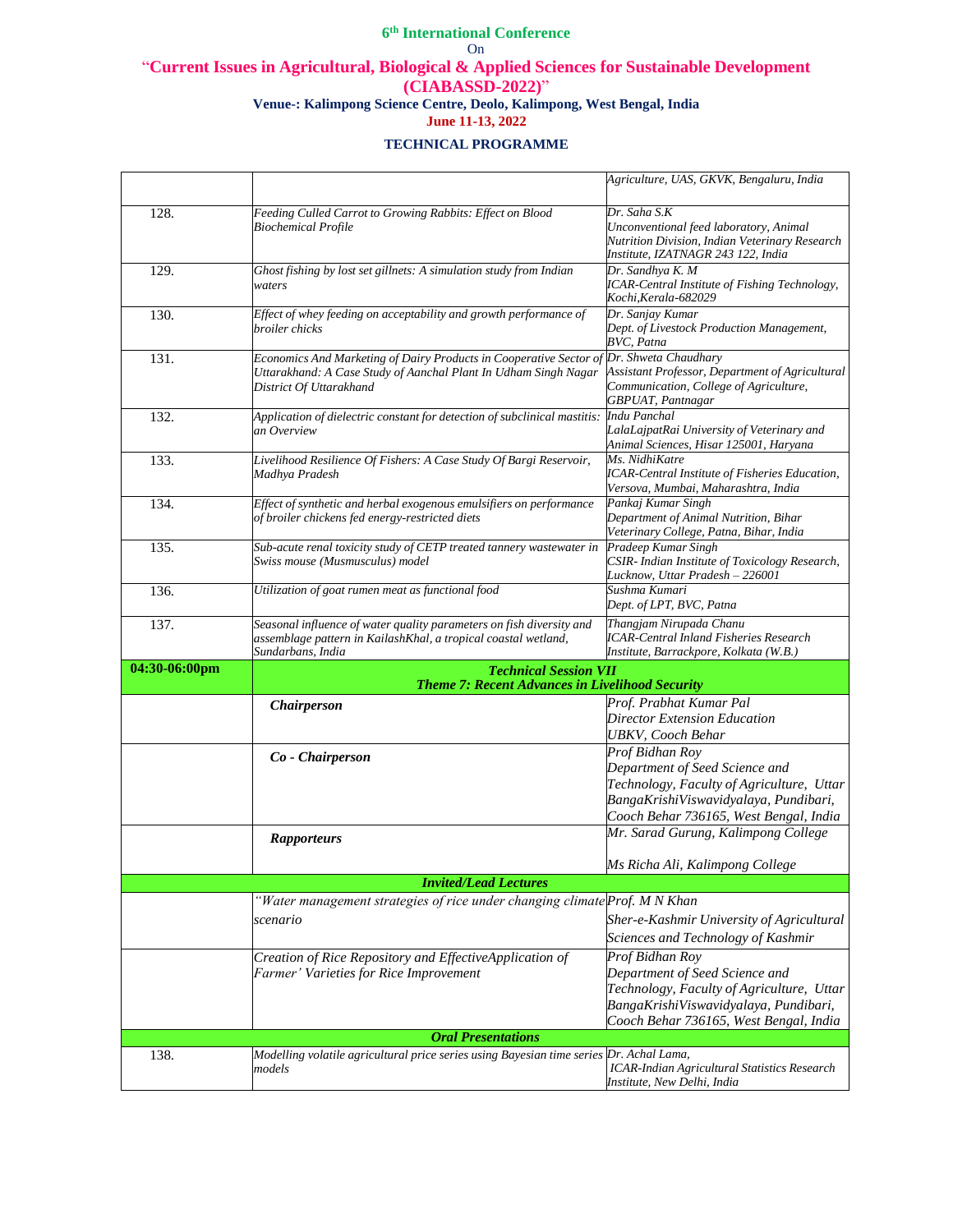| 139.          | Impact of Socio-cultural Attributes of Pulse Farmers on Resource                  | Dr. Ajay Kumar Prusty,                                 |
|---------------|-----------------------------------------------------------------------------------|--------------------------------------------------------|
|               | Management Practices in Nayagarh District of Odisha                               | M S Swaminathan School of Agriculture,                 |
|               |                                                                                   | Centurion University of Technology and                 |
|               |                                                                                   | Management, Odisha, India-761211                       |
| 140.          | A study on agricultural information preservation by the farm women                | Dr. Ganesh Das                                         |
|               | of North Bengal                                                                   | Subject Matter Specialist, (Agricultural               |
|               |                                                                                   | Extension), CoochbeharKrishiVigyan Kendra,             |
|               |                                                                                   | Uttar BangaKrishiViswavidyalaya, Pundibari,            |
|               |                                                                                   | Coochbehar, West Bengal, India                         |
| 141.          | Coping strategies adopted by farm families of Uttarakhand to                      | Dr. PoonamTewari                                       |
|               | combat climate change                                                             | Deptt. of Home Science Extension, College of           |
|               |                                                                                   | Home Science, G.B.P.U.A.&T., Pantnagar,<br>Uttarakhand |
|               |                                                                                   | Dr. R. Mala                                            |
| 142.          | Preparation and Evaluation of Fermented Functional Noodles from<br>Black Rice     | Department of Biotechnology, MepcoSchlenk              |
|               |                                                                                   | Engineering College, Sivakasi-626005,                  |
|               |                                                                                   | Tamilnadu, India                                       |
| 143.          | Study on livelihood assessment analysis in Jammu region                           | Dr. Sunil Kumar                                        |
|               |                                                                                   | <b>ICAR-Indian Institute of Farming Systems</b>        |
|               |                                                                                   | Research, Modipuram, Meerut,                           |
| 144.          | Field evaluation of various methods of organic manure preparation                 | Dr. Trupti K Vyas                                      |
|               | from paddy agrowaste using bioaugmentation strategy                               | Food Quality Testing Laboratory, N M College           |
|               |                                                                                   | of Agriculture, Navsari Agricultural University,       |
|               |                                                                                   | Navsari - 396450, Gujarat, India                       |
| 145.          | Entrepreneurship development through Mushroom Production in Sub                   | <b>Ganesh Das</b>                                      |
|               | Himalayan region of West Bengal                                                   | CoochbeharKrishiVigyan Kendra, Uttar                   |
|               |                                                                                   | BangaKrishiViswavidyalaya, Pundibari,                  |
|               |                                                                                   | Coochbehar, 736165, West Bengal, India                 |
| 146.          | Communication skill of the farm women for agricultural information                | <b>Ganesh Das</b>                                      |
|               | network output: An empirical study                                                | Subject Matter Specialist, (Agricultural               |
|               |                                                                                   | Extension), CoochbeharKrishiVigyan Kendra,             |
|               |                                                                                   | Uttar BangaKrishiViswavidyalaya, Pundibari,            |
|               |                                                                                   | Coochbehar, 736165, West Bengal, India                 |
| 147.          | A study on B2B, B2C and C2C type of agricultural e-commerce in                    | Ganesh Das                                             |
|               | West Bengal                                                                       | Subject Matter Specialist, (Agricultural               |
|               |                                                                                   | Extension), CoochbeharKrishiVigyan Kendra,             |
|               |                                                                                   | Uttar BangaKrishiViswavidyalaya, Pundibari,            |
|               |                                                                                   | Coochbehar, 736165, West Bengal, India                 |
| 148.          | Commercial Beekeeping for Enhanced Livelihood Security: A Case                    | Suraj Sarkar,                                          |
|               | Study in Terai Region of West Bengal                                              | Cooch Behar KrishiVigyan Kendra, Uttar                 |
|               |                                                                                   | BangaKrishiViswavidyalaya                              |
| 149.          | Prospect of scientific beekeeping for agri-entrepreneurs in Meghalaya SandipPatra |                                                        |
|               |                                                                                   | <b>ICAR Research Complex for NEH Region,</b>           |
|               |                                                                                   | Umiam, Meghalaya-793103                                |
| Day 3         | <b>June 13, 2022</b>                                                              |                                                        |
|               | Venue: Conference Hall, Kalimpong Science Centre, Deolo, Kalimpong                |                                                        |
| 08:30-09:30am | <b>Breakfast</b>                                                                  |                                                        |
| 09:30-11:00am | <b>Technical Session VIII</b>                                                     |                                                        |
|               | <b>Theme 8: Recent advances in Biological and Applied Sciences</b>                |                                                        |
|               | <b>Chairperson</b>                                                                | Prof. T. S. Ghimiray                                   |
|               |                                                                                   | RRS, UBKV, Kalimpong                                   |
|               |                                                                                   | Dr. M. Ghosh                                           |
|               | Co-Chairperson                                                                    |                                                        |
|               |                                                                                   | Director of Farms, UBKV                                |
|               | <b>Rapporteurs</b>                                                                | Dr. Pranab Barma, KVK, Kalimpong                       |
|               |                                                                                   |                                                        |
|               |                                                                                   | Mr. H. K. Tarafder, RRS, UBKV,                         |
|               |                                                                                   | Kalimpong                                              |
|               | <b>Invited/Lead Lectures</b>                                                      |                                                        |
|               | A potential herbal antibiotic "Dinoxin B Withanolide" from                        | Dr. Priti Mathur                                       |
|               | Datura inoxia                                                                     |                                                        |
|               |                                                                                   | Amity Institute of Biotechnology, Amity                |
|               |                                                                                   | University Uttar Pradesh, Mallhore,                    |